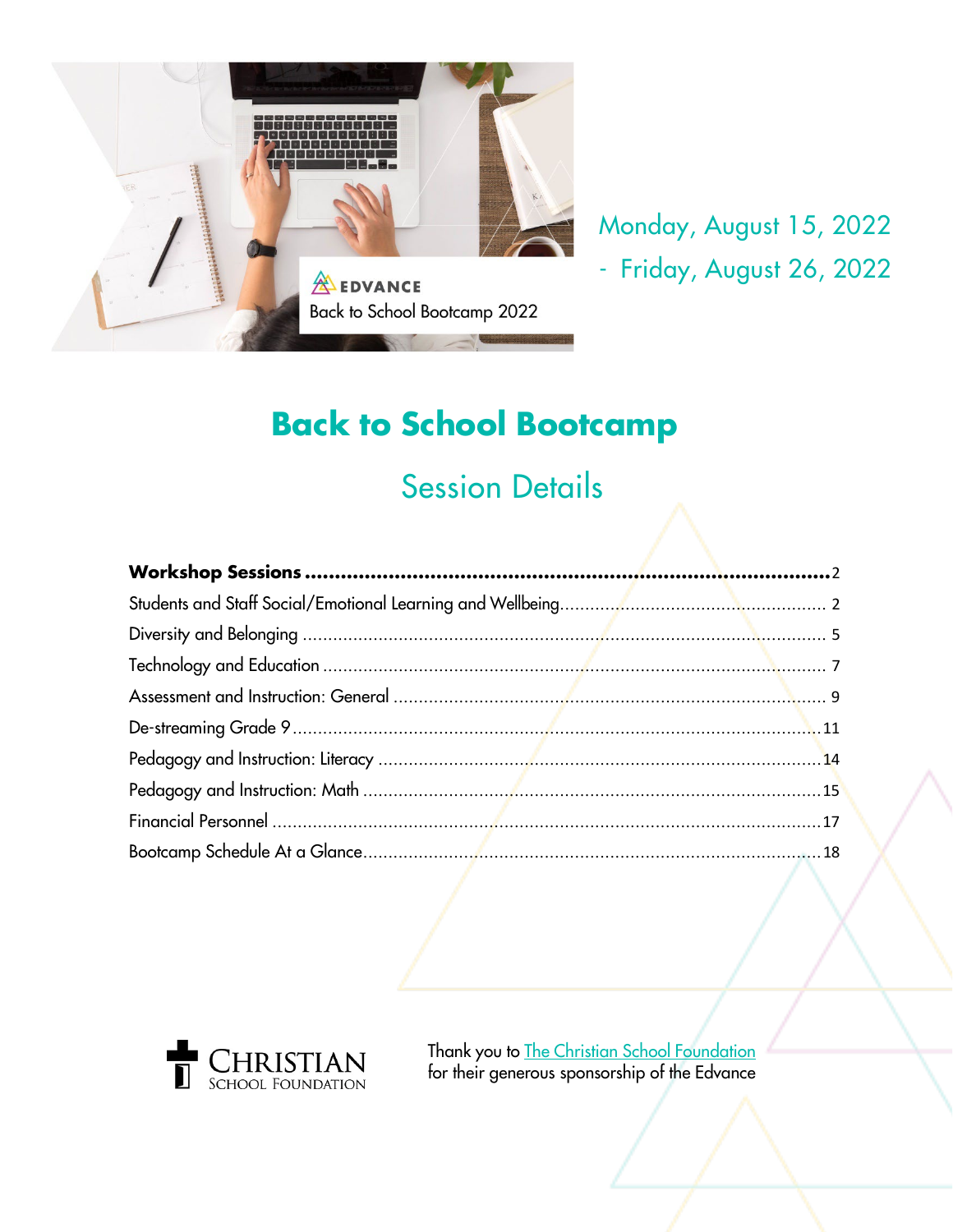

# <span id="page-1-0"></span>**Workshop Sessions**

Most workshops will follow a 20/20/20 format, where presenters share for the first 20 minutes, followed by 20 minutes of small group breakout discussion with questions, and then the group comes back together for a final 20 minutes of sharing and Q&A. Bring your questions and ideas as you explore these important topics together with your fellow Christian school educators.

Bootcamp registrants can attend as many or as few workshop sessions as you like! All sessions will be **recorded and available for viewing afterward.**

# <span id="page-1-1"></span>Students and Staff Social/Emotional Learning and Wellbeing

# **Empowering and Protecting Kids in the Digital Age: Protecting from Porn Exposure, the Silent Pandemic**

# **Thursday, August 25, 2022 at 9:30 am Eastern**

In an effort to empower and protect kids in this digital age, increasing their knowledge around safety online has become essential for their wellbeing. More and more experts are saying that this knowledge should also include teaching kids about the risks and harm of pornography. This topic is often avoided with children and youth because it can feel uncomfortable and shaming. What has become increasingly evident, however, is that by talking openly and learning together about pornography we can help build resilience and discernment in the digital world. It is hoped that in gaining a deeper understanding and awareness of the extremely negative impact online pornography has on children, we can be motivated to break the silence about this hidden pandemic

Learning Goals:

- What are the harms of early exposure to pornography?
- What are the protective factors?
- How can schools respond?

### **Presented by:** Tricia Schinkel, Calvin Christian School

**Speaker Bio:** Tricia Schinkel works part time as a school counsellor at Calvin Christian School, in Hamilton and part time as a clinical trauma therapist at Thrive Child and Youth Trauma Services, in Hamilton. She has a Masters degree in Counselling, specializing in Art Therapy. She is a Registered Psychotherapist and Art Therapist. She has been working in the field of children's mental health for 12+ years. Over the years her career, and especially in her work outside of the school for the last 7 years with child trauma and sexual abuse, she has been learning more about the impact of early childhood trauma and, specifically, the harmful impact of early access to porn on peer on peer abuse, on harmful sexual behaviour, and on unhealthy relationships. Unfortunately, pornography is a silent, yet global issue, but by engaging in conversation and learning more, it can be a start to responding to this crisis.

### **Audience:** K-12 educators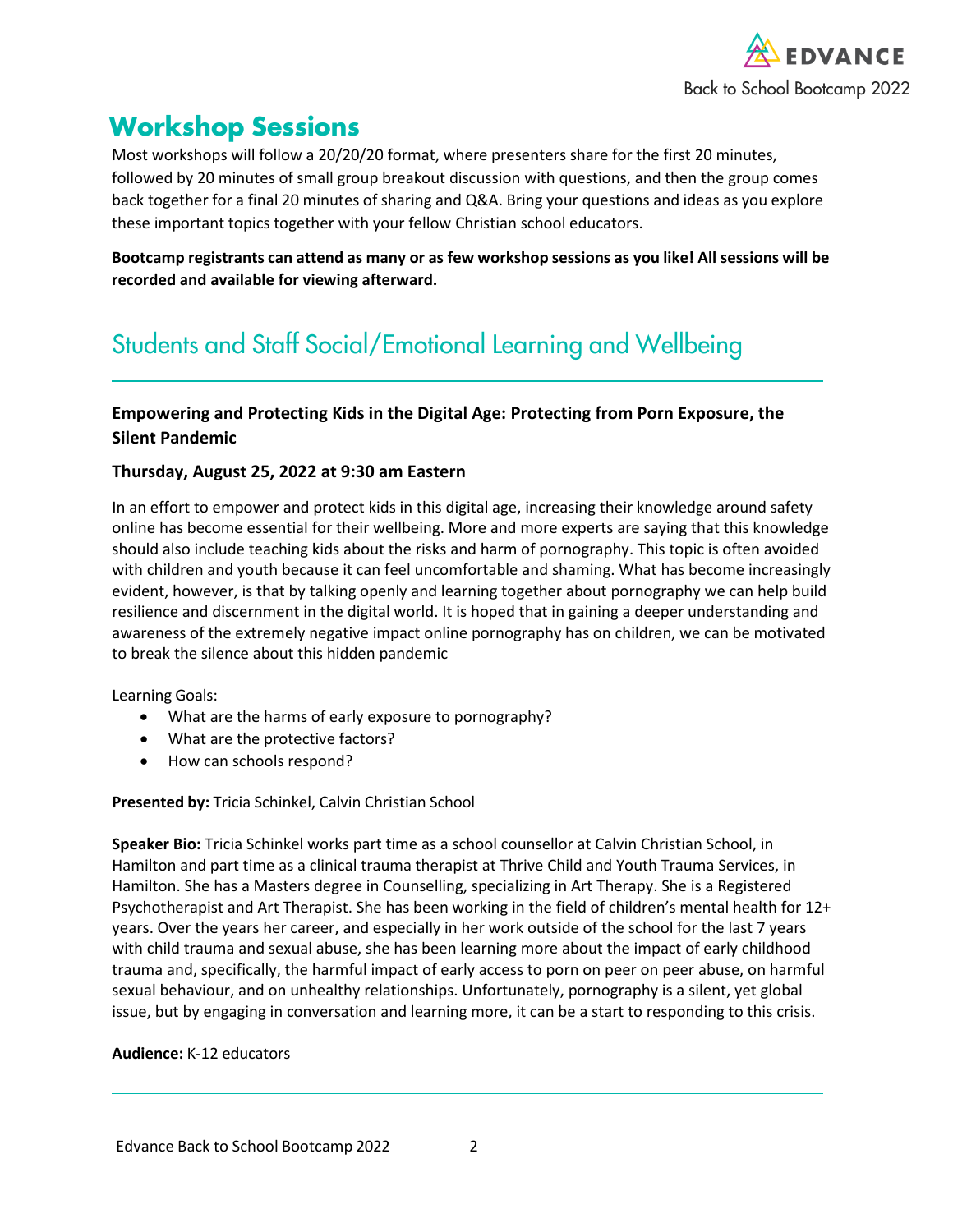

# **Teaching Social Emotional Learning through a Christian perspective**

# **Wednesday, August 17, 2022 at 9:30 am Eastern**

As a Professor in Education and Kinesiology and a researcher in the area of emotion, I am passionate about emotions and helping others understand their emotions. While the Ontario Curriculum has taken an important step in its emphasis on social emotional learning and mental health, needed is a more thorough understanding of emotions and how to teach students more confidently in all grades. It is sometimes difficult to teach our students about social emotional learning and mental health if we do not understand our own emotions. For example, when we are asked to teach our students about negative stigmas and healthy ways to express emotions, we should examine our own habits and beliefs about emotion. God calls us to understand our own emotions (through experience, scripture, and the Holy Spirit) so that we can teach others in more humble, authentic and perhaps more vulnerable ways. More education and support is needed to help teachers in their personal journeys toward understanding their own emotions and then provide practical ways to connect their knowledge and experience with curriculum, especially through a Christian framework. I hope this workshop will help educate and equip teachers by examining the following:

1) What emotions are (how they differ from feelings for example),

- 2) The structure and direction of emotion with respect to God's creation,
- 3) What our emotions and ways we may express them may be telling us
- 4) The difference between healthy processing vs unhealthy or maladaptive processing of emotion,
- 5) Negative emotion beliefs, norms, or myths,
- 6) Addressing fears and mortifying inordinate affections, and
- 7) Some Practical suggestions for teaching.

Learning Goals:

• Understanding what emotions are and what they may be telling us, breaking down negative emotion norms, addressing unhealthy/maladaptive processes or responses, mortifying fear and inordinate affections, and suggestions for practice.

**Presented by:** Dr. Jane Sinden, Redeemer University

**Speaker Bio:** Dr. Jane Sinden is a wife, a mother, and a new grandmother. She has also been a professor at Redeemer University for 17 years. Her research is in the area of emotions in sport and exercise, however her research and experience extends beyond the sport and exercise settings. Jane's passion for understanding emotion started over 20 years ago when she was training as a National team rower. She pursued a PhD to better understand why she (and other athletes) developed unhealthy methods of dealing with their stressful emotions, and trained irrespective of these unhealthy methods, She openly shares her experience battling an eating disorder and other self destructive behaviours, and disregarding her health for the purpose of achieving high performance in sport. In addition, she regularly shares her testimony to others about how she was lead to surrender her life to Jesus, and hopes her story can bring others to know the healing power and love of Christ.

#### **Audience:** All educators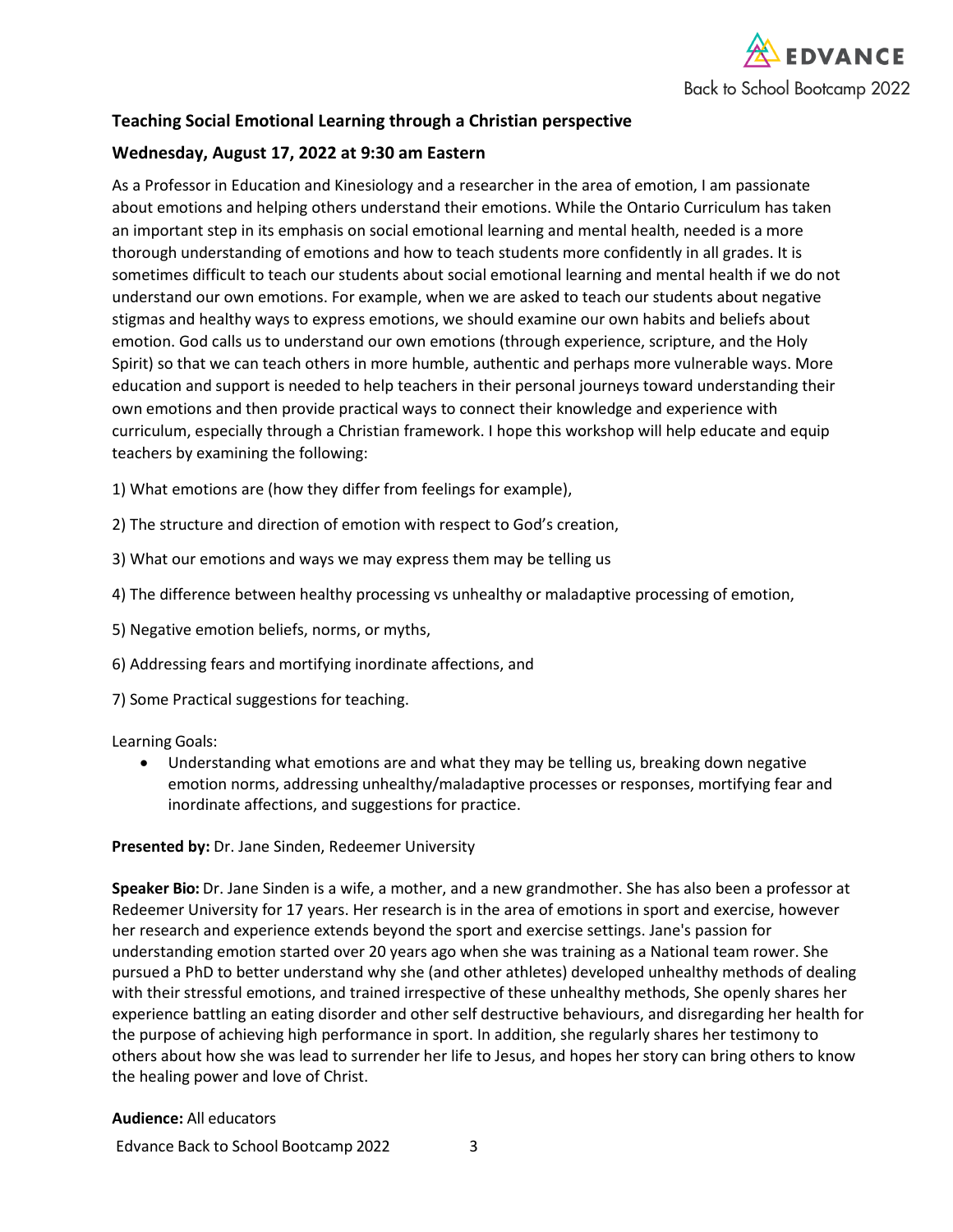

### **Planning for Adequate Retirement Income**

### **Tuesday, August 23, 2022 at 9:30am Eastern**

In this session the amount of retirement income provided by the Christian Education Pension Plan and government plans will be presented. Time will also be spent discussing the benefits and features of the Christian Education Pension Plan as well as what must be considered in planning for adequate retirement income.

Learning Goals:

- Determine amount of retirement income needed
- Learn about sources of retirement income
- Learn about income options provided by the Christian Education Pension Plan

**Presented by:** Howard Van Mersbergen, Christian Education Benefit Solutions

#### **Speaker Bio:**

Howard Van Mersbergen is the Managing Director of Christian Education Employee Benefits (CEEB). CEEB administers employee benefit plans sponsored by CEB Solutions in Canada and Christian Schools International in the US. A graduate of Dordt University, he holds the Certified Investment Management Analyst and Certified Employee Benefit Specialist designations.

<span id="page-3-0"></span>**Audience:** All educators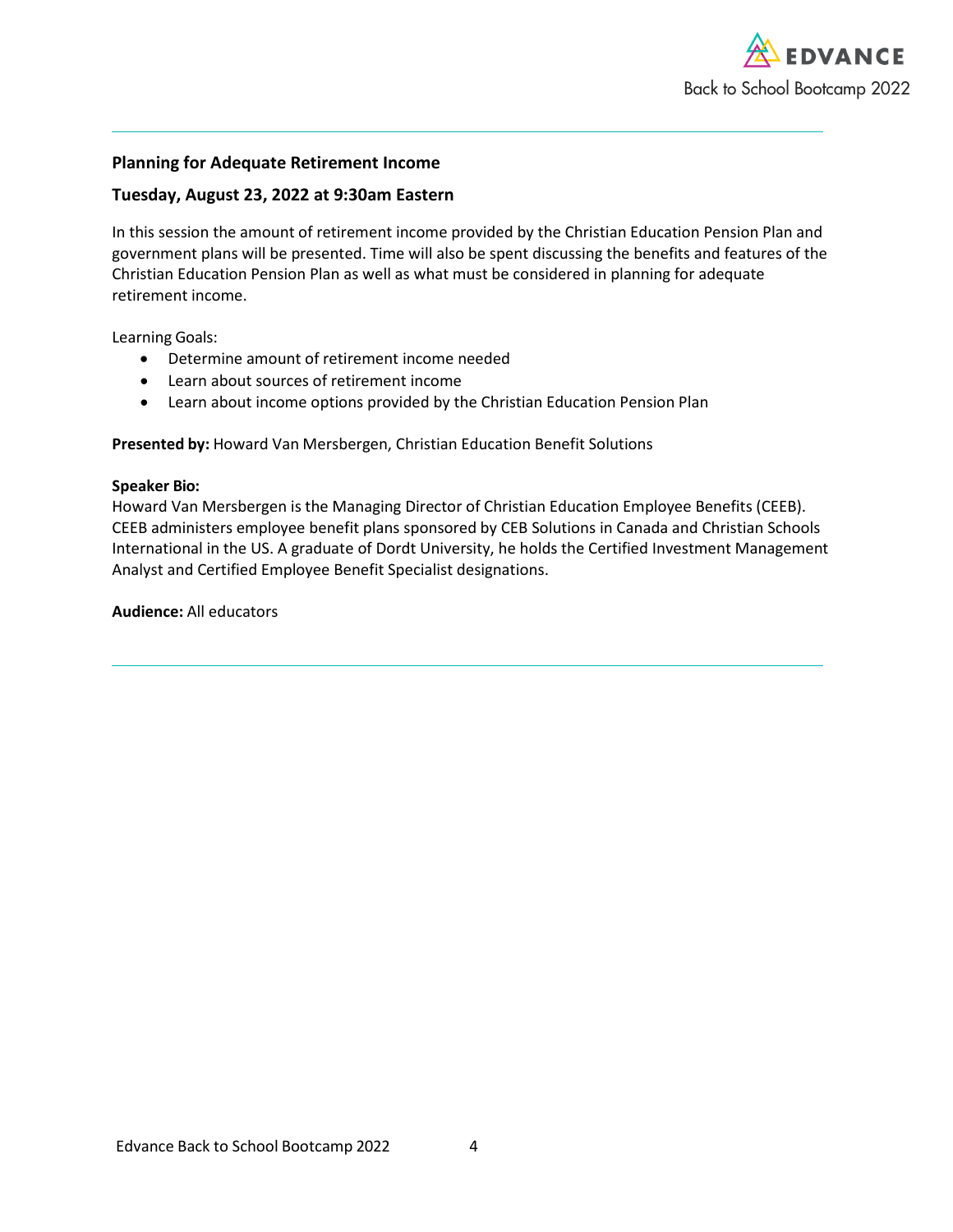

# Diversity and Belonging

### **Welcoming Students with Diverse Needs, Part 1: Who is the student?**

### **Tuesday, August 16 at 9:30 am Eastern**

This session will consider how diverse needs present in our students and learn more about specific challenges related to ASD (Autism Spectrum Disorder) and SLD (Specific Learning Disorders, which includes dsylexia). Participants are welcome to bring questions. Participants will also learn about the partnership Edvance has with Kimberly Maich & Carmen Hall with regards to assessment (including psychoeducational) and ongoing consultation for student support.

**Presented by:** Sara Pot (Edvance), Carmen Hall (Special Education Apps), and Kimberly Maich (Exceptionally Yours)

**Audience:** K-8 Educators

### **Welcoming Students with Diverse Needs, Part 2: Inclusive Classrooms & Staff Collaboration**

### **Monday, August 22, 2022 at 9:30 am Eastern**

This session will share specific examples of what inclusion looks like in the classroom and how staff can collaborate to support students. How do we meet the diverse needs of our students and still meet the learning goals? How do we find time to meet and plan the support for our students? What does collaboration look like in your school? Staff from different schools will share examples of what works and what has not worked, and there will be time for participants to share & ask questions.

**Presented by:** Sara Pot and Edvance educators

**Audience:** K-8 Educators

### **Decolonizing and Indigenizing Education**

### **Thursday, August 25, 2022 at 11:00 am Eastern**

Understanding Indigenous Knowledges and how to incorporate these methodologies into your current context is not only vital in a reconciliation process but the pedagogies work toward a program based on collaboration, creativity, critical thinking, and communication

Learning Goals:

- Learn what decolonization and Indigenization means.
- Learn what are Indigenous Knowledges
- Learn ways to incorporate Indigenous Knowledges into curriculum

### **Presented by:** Nicole Brouwer, North Toronto Christian School

Edvance Back to School Bootcamp 2022 5 **Speaker Bio:** Nicole Brouwer is the principal at North Toronto Christian School, a position she has held for 5 years. She is currently a Doctoral candidate at Western University in the K-12 leadership cohort.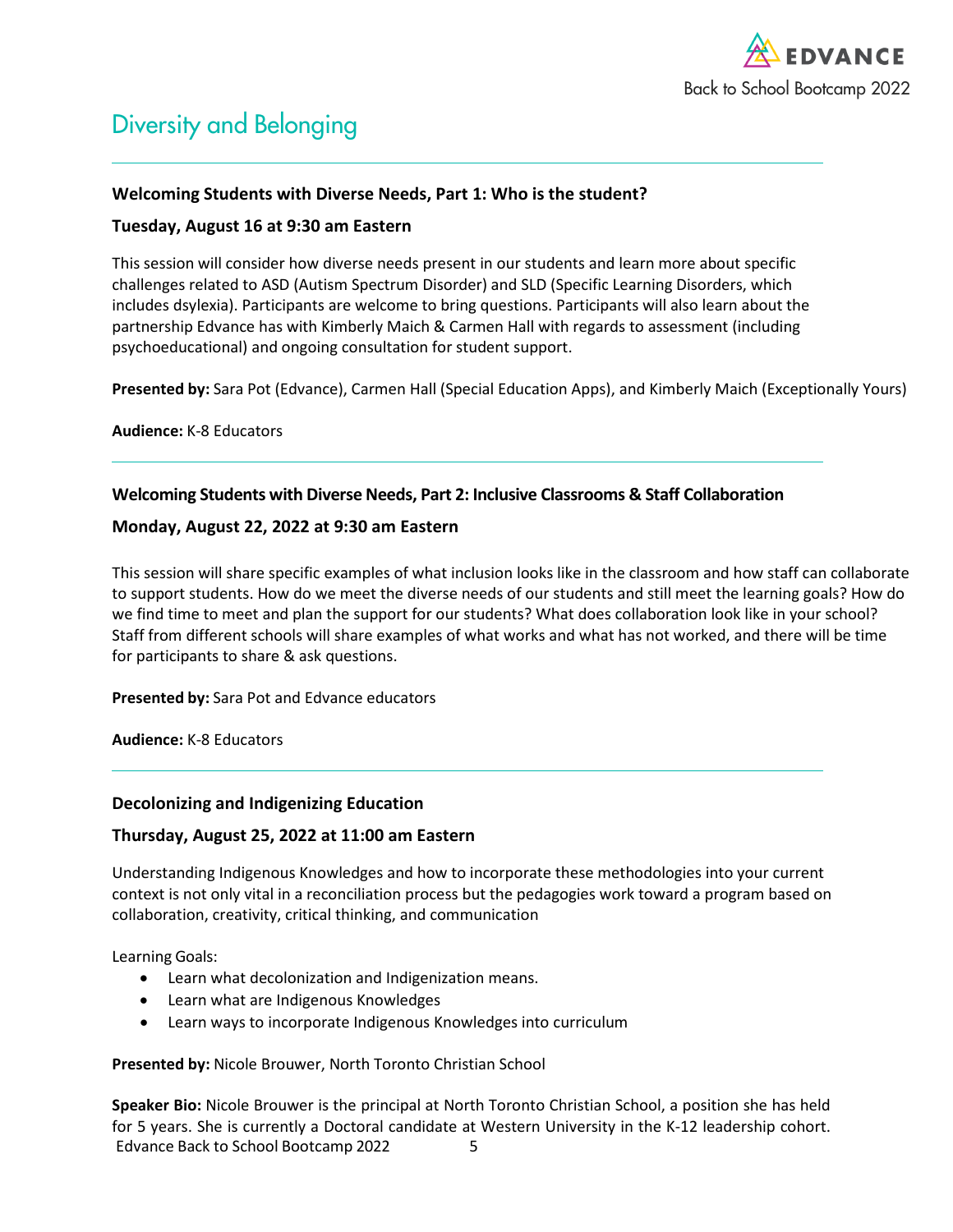

Her doctoral work centers around land-based education with an Indigenous focus. Nicole is a member of the Garden River First Nations community, located just outside of Sault Ste. Marie and lives in Barrie, ON with her husband and two children.

<span id="page-5-0"></span>**Audience:** All educators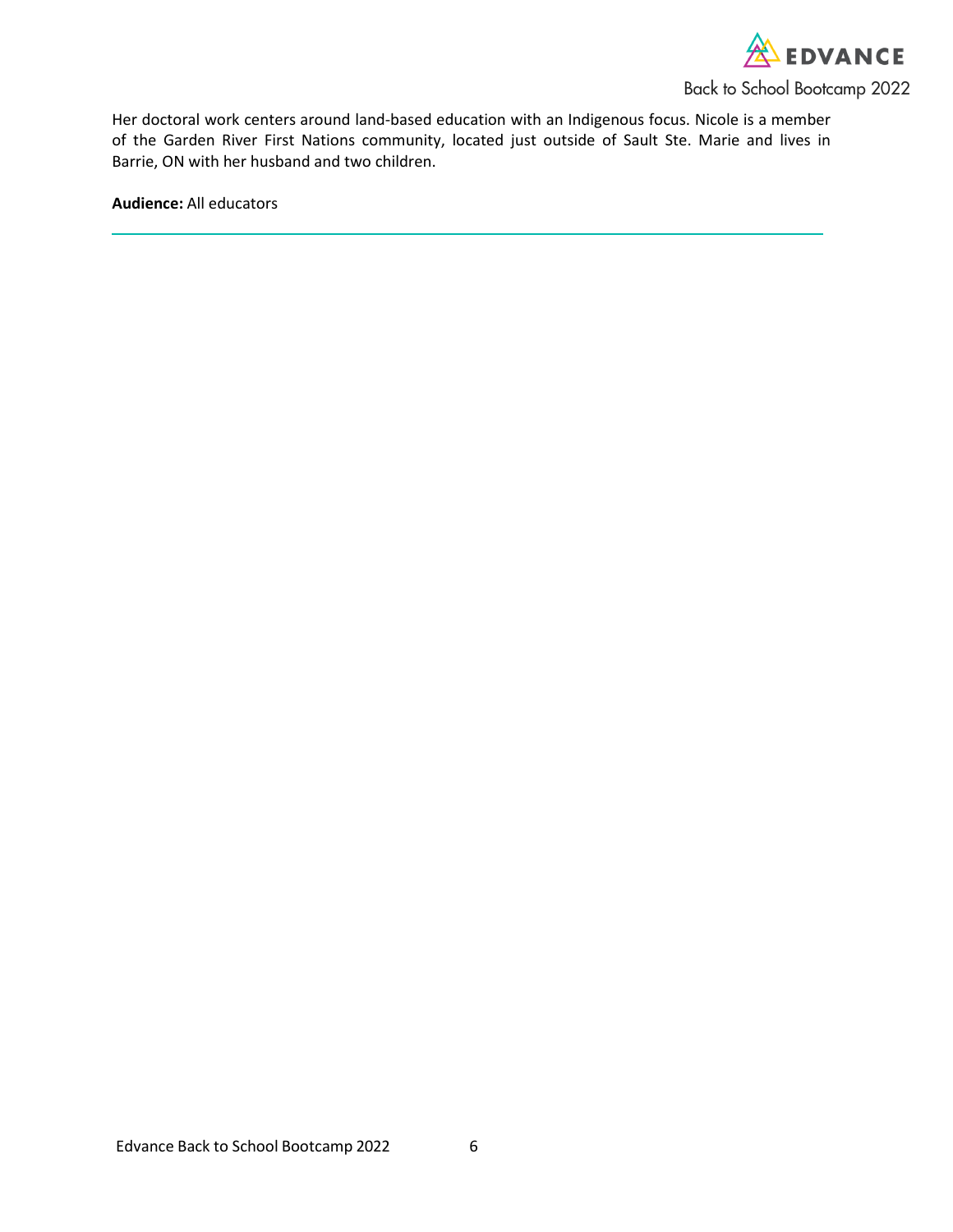

# Technology and Education

# **The Google Classroom Back in the (Real) Classroom**

# **Monday, August 15, 2022 at 11:00 am Eastern**

We developed skills and resources in Google Classroom to navigate the online learning environment, but Classroom was really designed to use in a face-to-face classroom. Google is not a work-around for giving tests and assignments but a suite of tools for building rich learning. It provides a variety of new ways to assess students as well as a platform for observing and assessing traditional student work. This session will provide specific examples of teaching and assessing in a variety of subjects including mathematics and social sciences. Some trouble shoot strategies will be considered.

Learning Goals:

- We are learning to use Google Classroom to develop rich learning experiences in a physical classroom.
- We are learning how to create non-traditional assessment using Google tools.

#### **Presented by:** Deborah Brooks, North Toronto Christian School

**Speaker Bio:** Deborah has taught high school for over 25 years at North Toronto Christian School. Her areas of experience include mathematics, physics, social science and interdisciplinary studies at all high school grade levels with a focus on grades 11&12. Her most recent areas of professional development include qualification as a Level 1 Google Certified Educator, and earning a Masters of Mathematics for Teaching degree from University of Waterloo. Over the years she has participated in setting standards for the EQAO mathematics assessment and worked in textbook development but is always happiest with students in the classroom.

#### **Audience:** Grade 9-12 educators

# **An Introduction to Scholastic Esports in Ontario**

### **Thursday, August 18, 2022 at 9:30am Eastern**

In this session you will be introduced to OFSEA (Ontario Federation of Scholastic Esports Associations) who will give a sense of the Esports landscape in Ontario. Hopefully the president of Esport Canada will also stop in to share some of what's happening nationally. The hope is that this session will give you some tools and some ideas which will help you begin an Esports program at your school. We'll also share a peek at the upcoming OFSEA Esports Calendar for 22/23.

Learning Goals:

- We are learning how an Esports program can benefit students' learning
- We are learning about the provincial and national Esports organizations
- We are learning how we can be involved in scholastic Esports

**Presented by:** John Templeton, Toronto District Christian High School

**Audience:** Grade 7-12 educators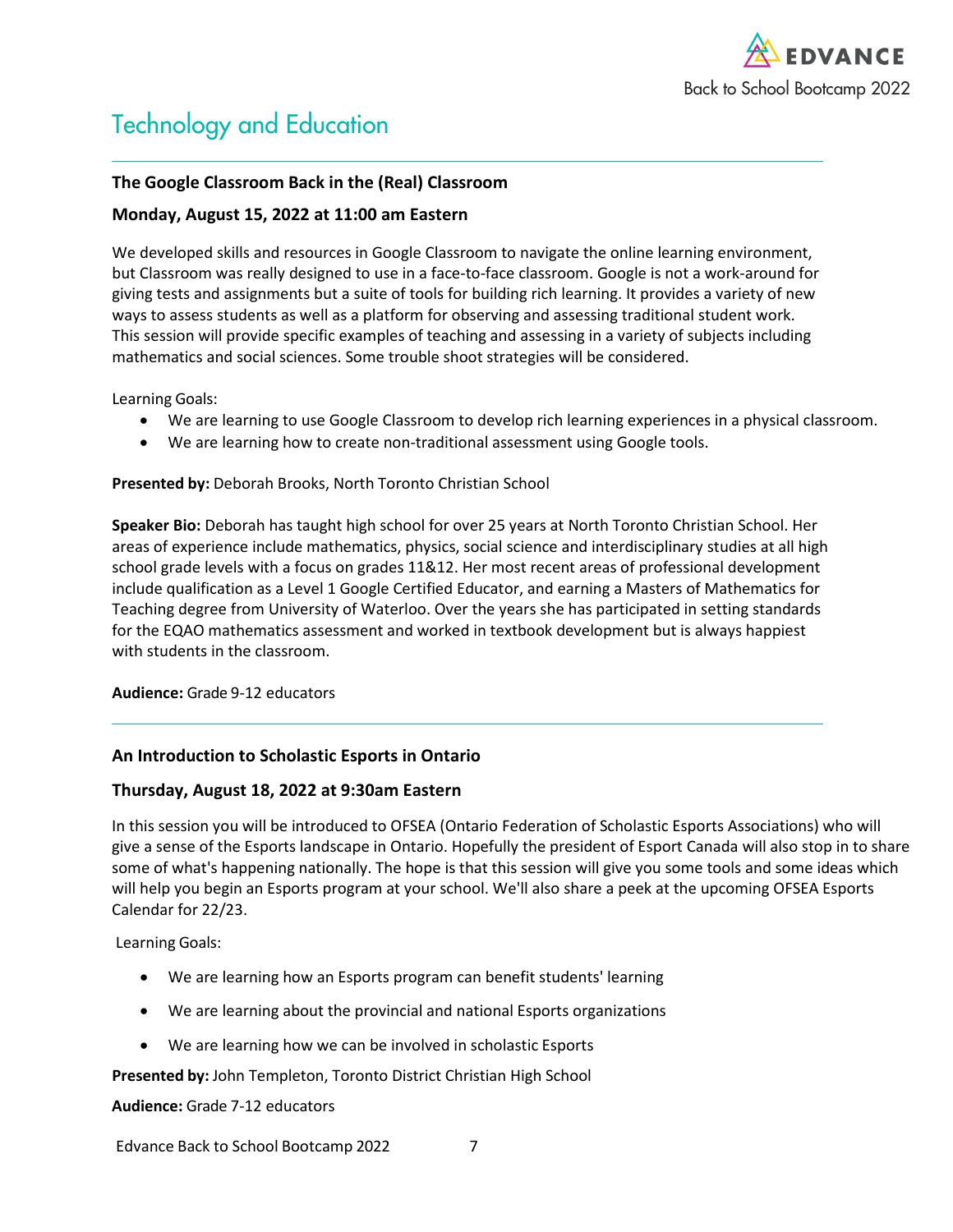

### **Using Whiteboards for Collaboration and Assessment**

### **Tuesday, August 16, 2022 at 1:30pm Eastern**

We will look at three different whiteboard applications and examples of how they can be used in the classroom to support student to student collaboration, and inventive assessment.

Learning Goals:

- I will have a better understanding of three whiteboard apps and how they can be used.
- I will know how to create activities for group collaboration.
- I will be able to make a Jamboard reflection assessment.

**Presented by:** David Grills, Hamilton District Christian High School

**Speaker Bio:** David is a long time Bible teacher and Bible instruction mentor. David recently completed a master's in education leadership, but he continues to learn and develop his craft.

**Audience:** All educators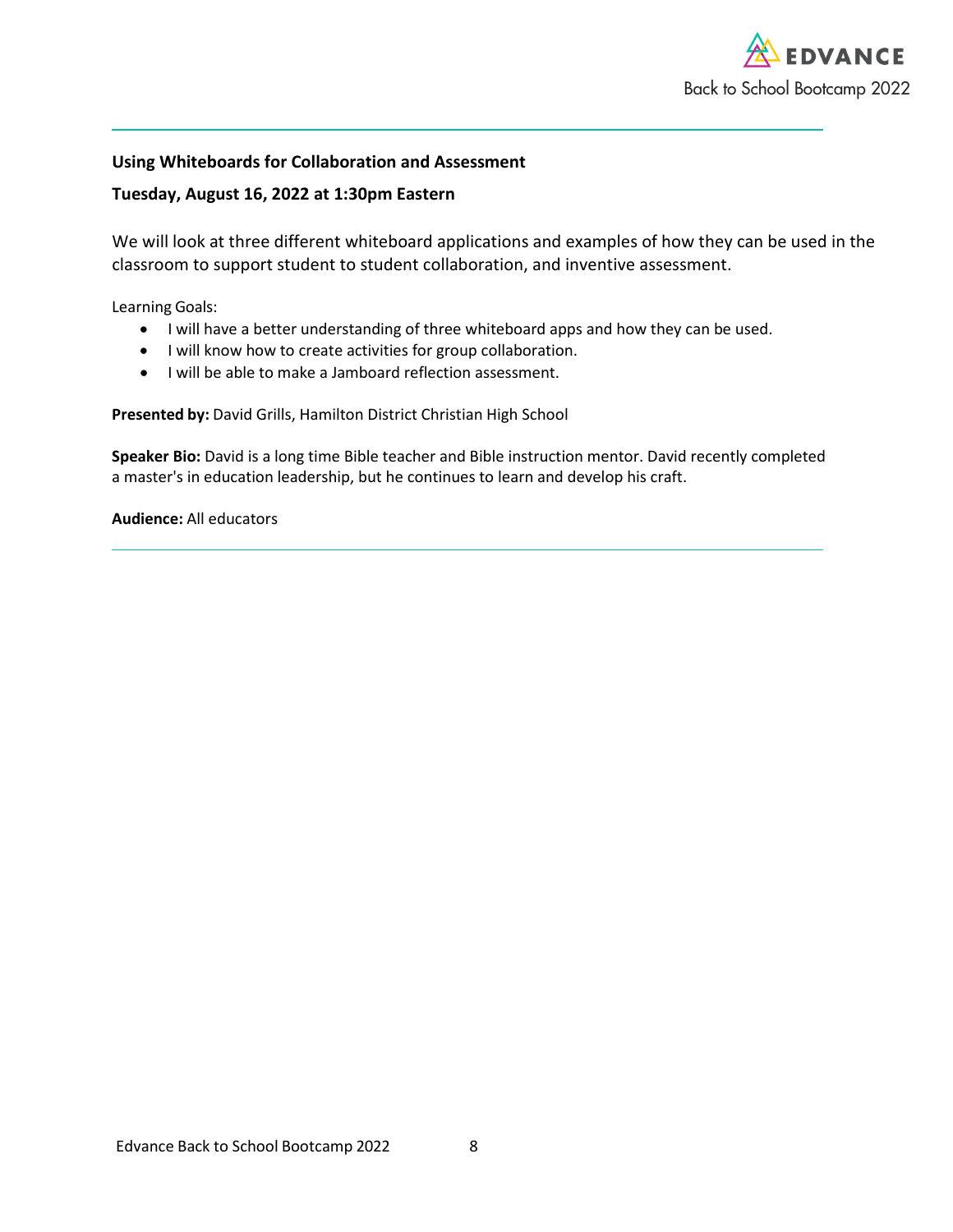

# <span id="page-8-0"></span>Assessment and Instruction: General

# **Peer-led Programming: The Key to Building Student Leadership, Scholarship, and Discipleship in Christian Schools**

### **Monday, August 15, 2022 at 9:30 am Eastern**

There is substantial evidence that peer-led programming like peer mentoring, coaching, and study groups lead to better personal and academic outcomes for students. Drawing on empirical data and practical examples of peer programs, attendees will learn about evidence-based approaches that can enhance student communication, build stronger school communities, and provide opportunities for the sharing of effective academic skills and faith. In addition, we will discuss how peer-led programs can provide valuable leadership opportunities while building a culture of discipleship in Christian schools.

Learning Goals:

- We are learning about the academic, spiritual, and leadership benefits of peer mentoring and coaching.
- Key components of effective training for student leaders in peer-led programs
- How peer programs can be modeled on biblical principles and practices will learn the features of Google Classroom.

#### **Presented by:** Kerrie Martin, Achieve on Purpose Education

**Speaker Bio:** Kerrie Martin is a teacher, trainer, and learning strategist with a passion for personal development and growth. Kerrie has spent most of his career dedicated to the process of learning as an educator in a wide variety of educational institutions and organizations including high schools, colleges, and one of the top universities in the world. In his current work, he teaches Life Skills Coaching at a GTA college, runs one of the largest university-based Supplemental Instruction programs in North America, and coaches individuals in leadership, communication, and productivity. Kerrie studied Human Psychology at the University of Aston in Birmingham, England, and completed his Master's degree in Human Services Counseling, Life Coaching at Liberty University in the United States. In his educational endeavours Kerrie has demonstrated a passion for understanding human behaviour so he can better serve others.

### **Audience:** Grade 7-12 educators

### **Designing Projects for Grade 6-8 Science**

### **Tuesday, August 23, 2022 at 1:30 pm Eastern**

Project-Based Learning in the middle school science classroom can help keep students engaged, develop laboratory or technical skills, and cover multiple curriculum objectives. Designing a successful project requires enough flexibility to allow students to have choices along with the space to make mistakes and learn from them, but there also needs to be enough structure to keep everyone safe and ensure that projects are completed in a timely manner. In this workshop we'll look at examples of projects for different strands of the grade 6,7, and 8 Ontario curriculum and steps that teachers can take to plan for upcoming projects.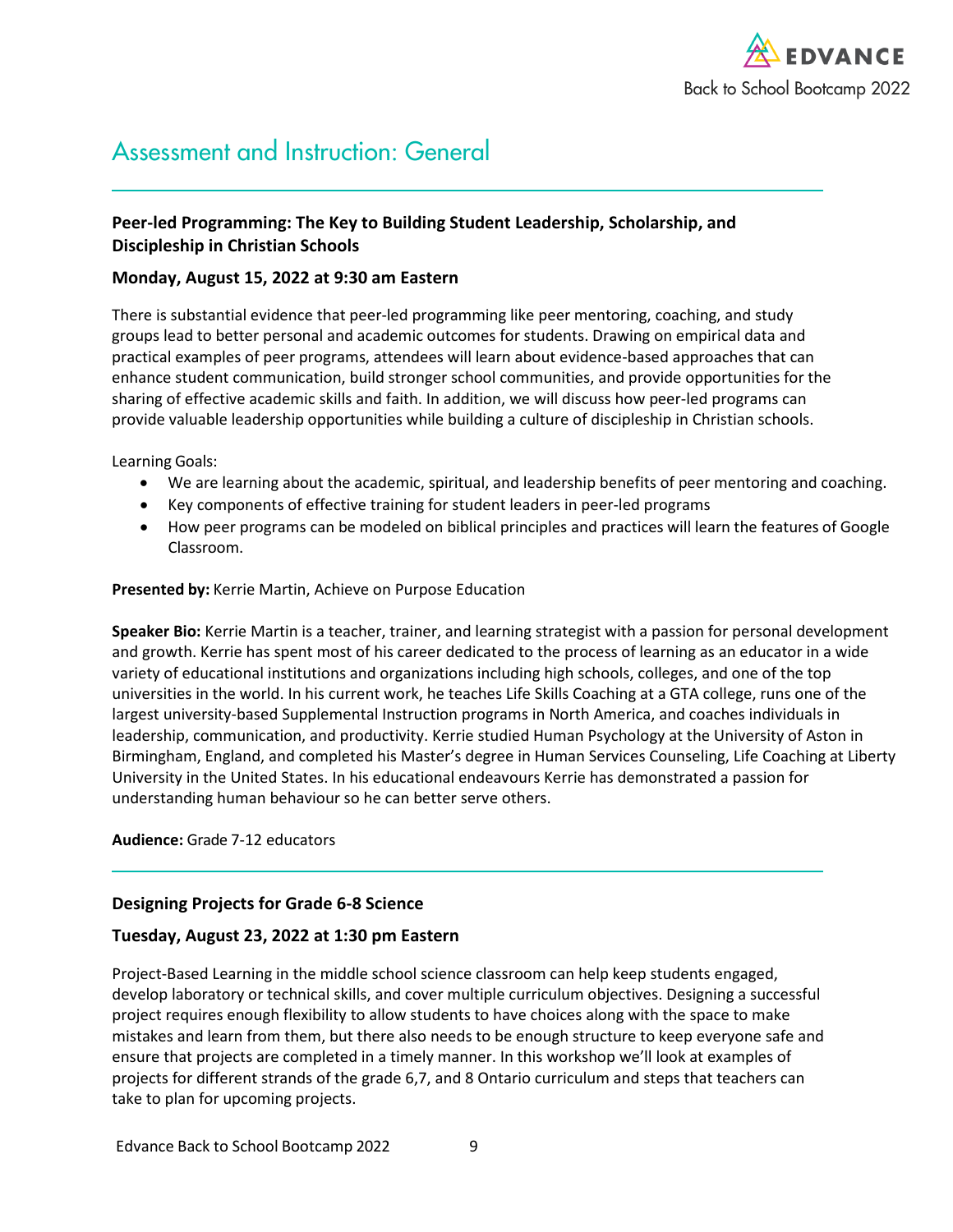

Learning Goals:

• I can design a science project that covers curriculum expectations and will keep students engaged and safe

#### **Presented by:** Beth Wilson, Oakville Christian School

**Speaker Bio:** For the past 14 years Beth Wilson has taught grades 7 and 8 science at Oakville Christian School. A chemistry graduate of the BSc/BEd program at Brock University, Beth's passion for tying the scientific method into God's design has made science both challenging and fun for students.

**Audience:** Grade 6-8 educators

### **Building Community Through Comprehensible Input in the French Classroom**

### **Wednesday, August 17, 2022 at 11:00 am Eastern**

What is more engaging and compelling to students than to talk about themselves? In this session, French teachers will be introduced to Comprehensible Input strategies such as Card Talk and Special Student Interview. By having activities that center around genuinely getting to know our students, we can build classroom communities all while acquiring French.

Learning Goals:

- We are learning what it means to teach French using Comprehensible Input strategies.
- We are learning to shift our lens from practicing French to communicating in French.
- We are learning to follow our call as Christians to better love our neighbour by getting to know each other.

**Presented by:** Elodie Channa, King's Christian Collegiate

**Speaker Bio:** Elodie Channa has been teaching Grade 9-12 Core French at King's Christian Collegiate since 2010. She is passionate about increasing language acquisition while creating welcoming spaces for students. Elodie earned her B.A. in French and B.S. in Biochemistry from the University of Rochester in NY. She also holds her B.Ed from OISE at the University of Toronto. She is a native French speaker born in France.

<span id="page-9-0"></span>**Audience:** Grade 7-12 educators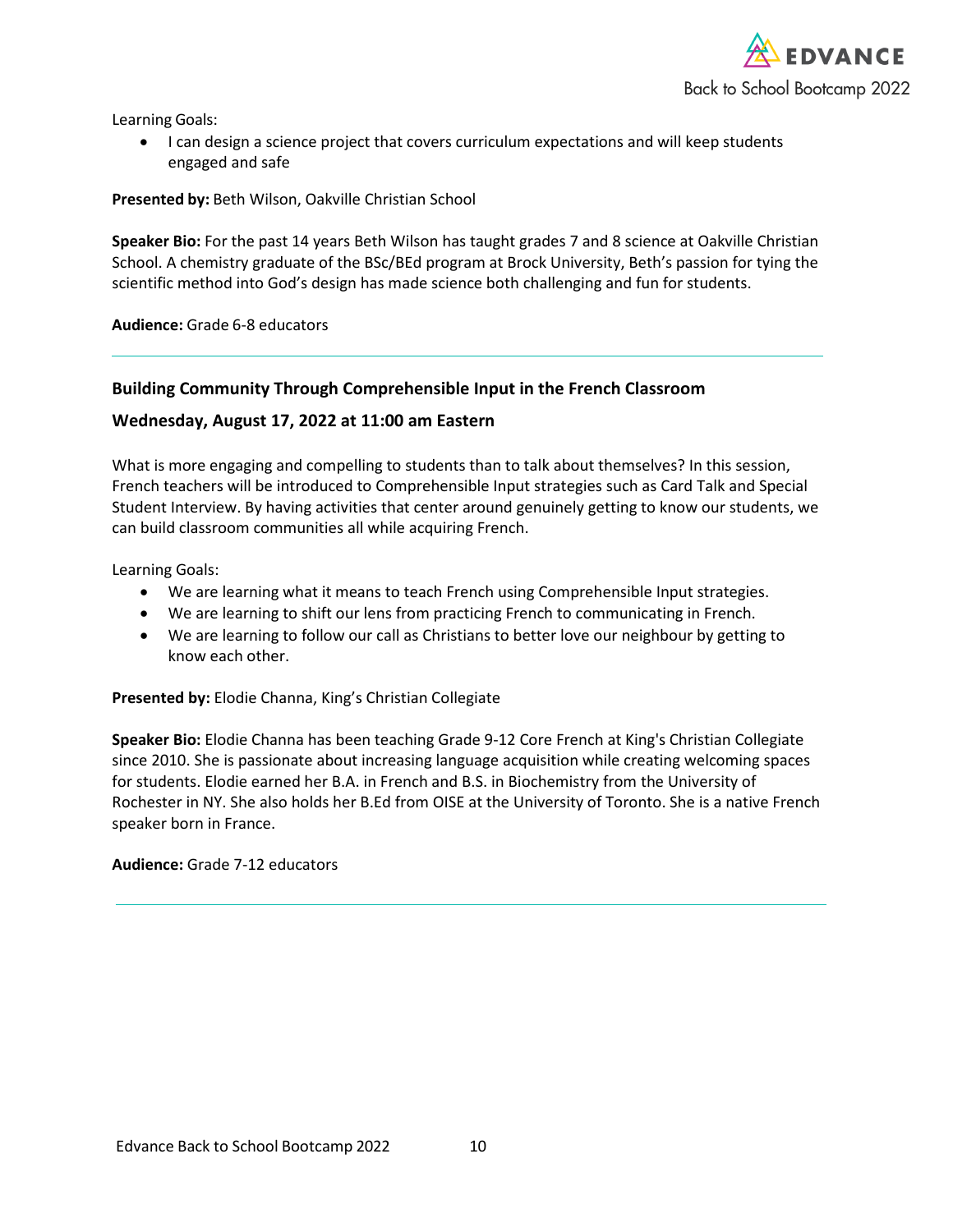

# De-streaming Grade 9

### **Grade 9 Science: Planning for the New SNC1W Course**

### **Monday, August 22, 2022 at 1:30 pm Eastern**

An open discussion to exchange ideas about how to transition into the new de-streamed science 9 curricula.

Learning Goals:

- To develop a better understanding of the changes that have been made to the grade 9 science course.
- To collaborate and share some possible useful resources.
- To discuss how to approach the new course through a Christian lens.

### **Presented by:** John Steadman, King's Christian Collegiate

**Speaker Bio:** John has taught grade 9 science at King's Christian Collegiate for the past 6 years. He has an Honours Bachelor of Science in Human Kinetics from the University of Guelph and Bachelor of Education from the University of Nipissing. He is a former Nationally ranked swimmer and has a passion for discussing science through the lens of "being in awe of God's Creation".

Erik has taught physics, mathematics, and science at King's Christian Collegiate for 11 years. During his time at Kings, He was the co-leader of their FIRST Robotics team for 8 years. Presently, he co-leads the STEM club and is a member of the R&D advisory board.

**Audience:** Grade 7-12 educators

# **De-streaming Grade 9 Canadian Geography: CGC1D with no CGC1P**

### **Thursday, August 18, 2022 at 11:00 am Eastern**

This session will be an opportunity to network with other teachers on ways in which we can offer diverse and engaging programming to our grade 9 Canadian Geography students while accommodating the needs of students formerly in applied courses. You will have the opportunity to contribute to a shared Google Drive folder and establish a community of support. This session is not limited to geography teachers. If you teach any de-streamed grade 9 or 10 courses you may find tips, tricks, ideas, and resources for how to meet diverse learning needs in one classroom.

Learning Goals:

- I can design a destreamed course that accommodates the diverse learning needs and skillsets of all students.
- I can create lessons, materials, and projects that support diverse learning styles.
- I will network with other teachers to build a community of support and shared resources.

**Presented By:** Laura Bailey, Niagara Christian Collegiate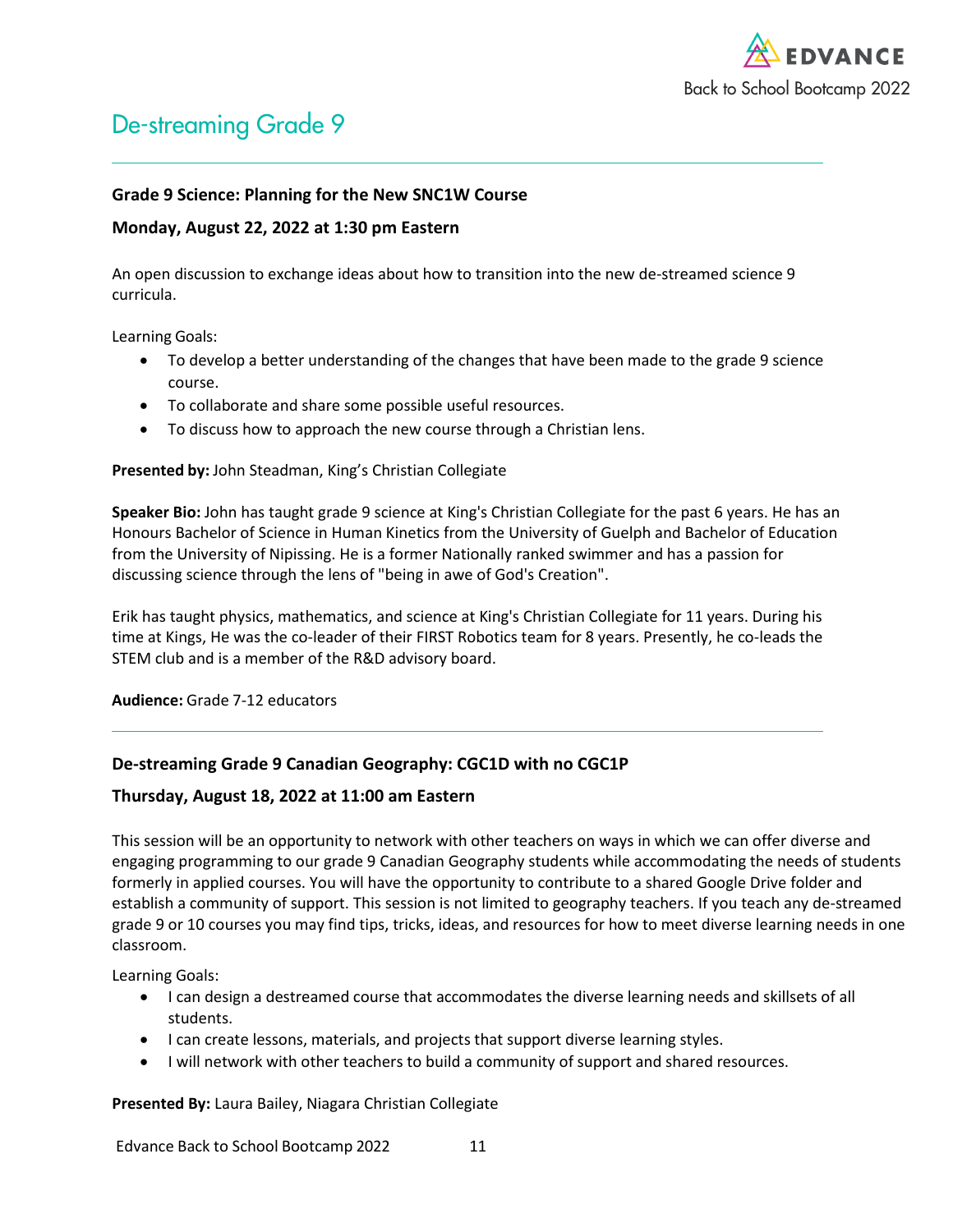

**Speaker Bio:** Laura Bailey has spent the last two decades serving at Niagara Christian Collegiate in Fort Erie, Ontario. She started her career working in middle school, then with low-level English Language Learners, and has refined her skills in working with students with diverse learning needs in both academic and applied courses across grades 9-12. Currently, she teaches geography and humanities courses. She has extensive experience with both CGC1D and CGC1P, many times needing to teach both courses simultaneously in the same room. Over the years, Laura has worked closely with NCC's Special Education Resource team to develop practical accommodations for all students to find success at any grade level and in any subject.

<span id="page-11-0"></span>**Audience:** Grade 9 -12 educators

### **De-streaming Grade 9 Language courses (ENG1D and FSF1D)**

### **Thursday, August 25, 2022 at 1:30 pm Eastern**

In this collaborative session, grade 9 language teachers are invited to network with each other on ways in which we can offer diverse and engaging programming to our grade 9 language students. We'll focus on accommodating the needs of students formerly in applied courses—ENG1P and FSF1P—in the ENG1D and FSF1D courses this coming year. Come with your own ideas and resources, and we'll establish a community of support for each other in de-streaming grade 9.

Learning Goals:

- We are learning to design a de-streamed course that accommodates the diverse learning needs and skillsets of all students.
- We are learning to create lessons, materials, and projects that support diverse learning styles.
- We are networking with other teachers to build a community of support and shared resources.

**Presented By:** Becky Styles and Naomi Zagala, Hamilton District Christian High School

**Speaker Bios:** Becky received her English and Education degree in 2014 from Redeemer University College. She began her teaching career in England and returned from over the pond to teach English at Hamilton District Christian High School in 2017. Her goal is to spark a love of learning in students and to promote the acquisition and development of critical thought. She also aims to inspire compassion and empathy in her students as they learn about the world around them. In her spare time, Becky loves to hike, play with her puppy, and teach yoga.

Naomi grew up in Hamilton, Ontario, and graduated with a Bachelor of Arts in French and a Bachelor of Education from Redeemer University in 2017. She began her teaching career at Milton Christian School, where she taught French and Language Arts, and now teaches French and History at HDCH. Naomi has also worked as an occasional teacher for the Hamilton-Wentworth and Halton District school boards. She loves languages and appreciates the humility that she has experienced when discovering new cultures and perspectives. In her spare time, she plays the bass guitar and loyally supports the Montreal Canadians.

**Audience:** Grade 9 -12 educators

# **De-streaming Grade 9 math (MTH1W) One Year In**

### **Wednesday, August 17, 2022 at 1:30pm Eastern**

In this collaborative session, grade 9 math teachers are invited to network with each other to review our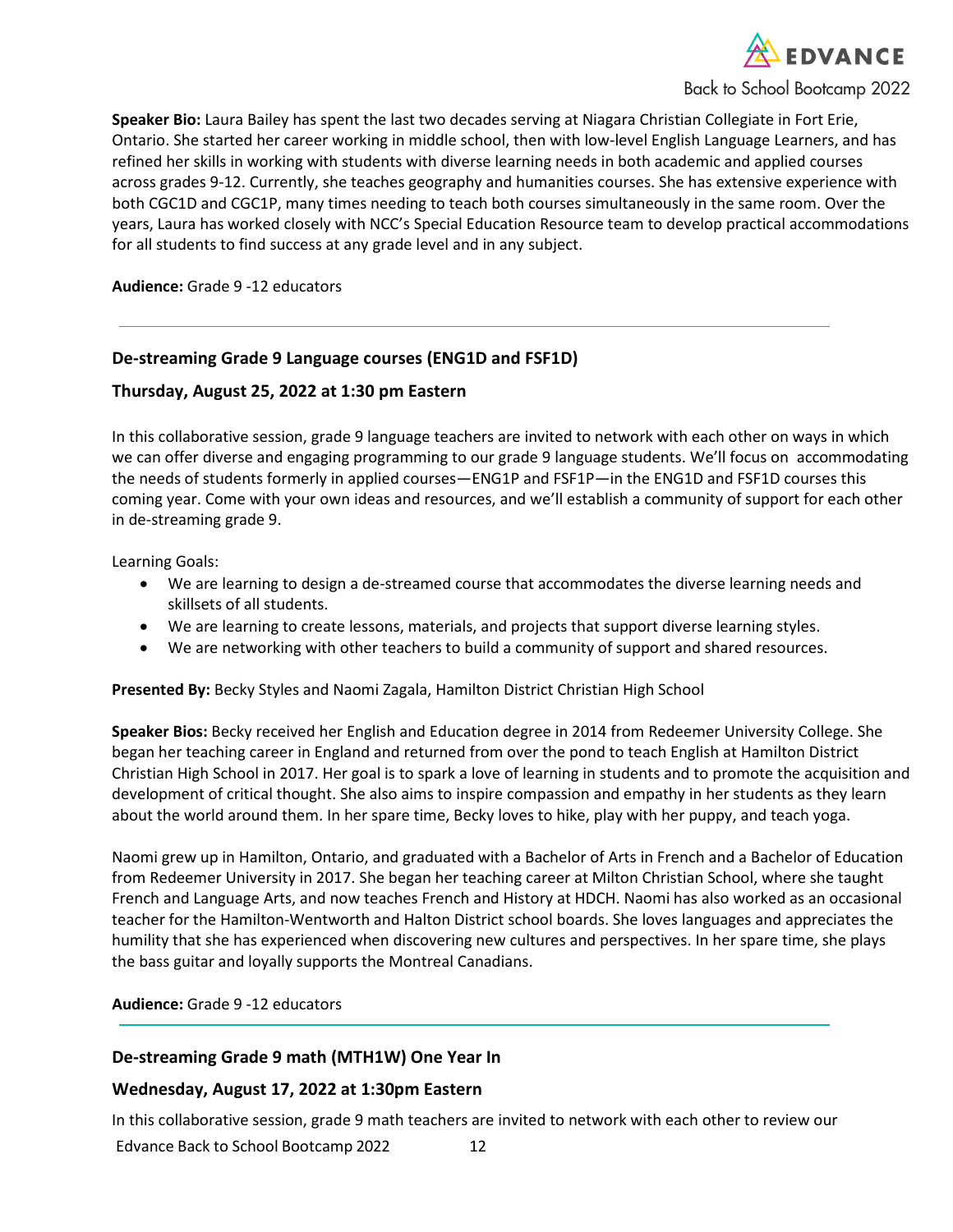

experiences in MTH1W and deepen our ability to offer diverse and engaging programming to our students. Once again, come with your own ideas and resources, and we'll deepen our community of support for each other in destreaming grade 9 math in the new curriculum.

Learning Goals:

- We are learning to design a de-streamed course that accommodates the diverse learning needs and skillsets of all students.
- We are learning to create lessons, materials, and projects that support the new curriculum and diverse learning styles.
- We are networking with other teachers to build a community of support and shared resources.

**Presented By:** Rebecca Chee, North Toronto Christian School

**Speaker Bio:** Rebecca is a Math and French teacher at North Toronto Christian School. After graduating from teachers' college, she taught in Sweden for a few years where she was a math Head of Department and special educator. Her family moved back to Canada so her children could spend time with their grandparents, and both her husband and her are enjoying teaching in a Christian environment. Although math in Sweden is de-streamed, the educational practices are a bit different allowing Rebecca plenty of room to grow and learn alongside her colleagues this past year.

**Audience:** Grade 9 -12 educators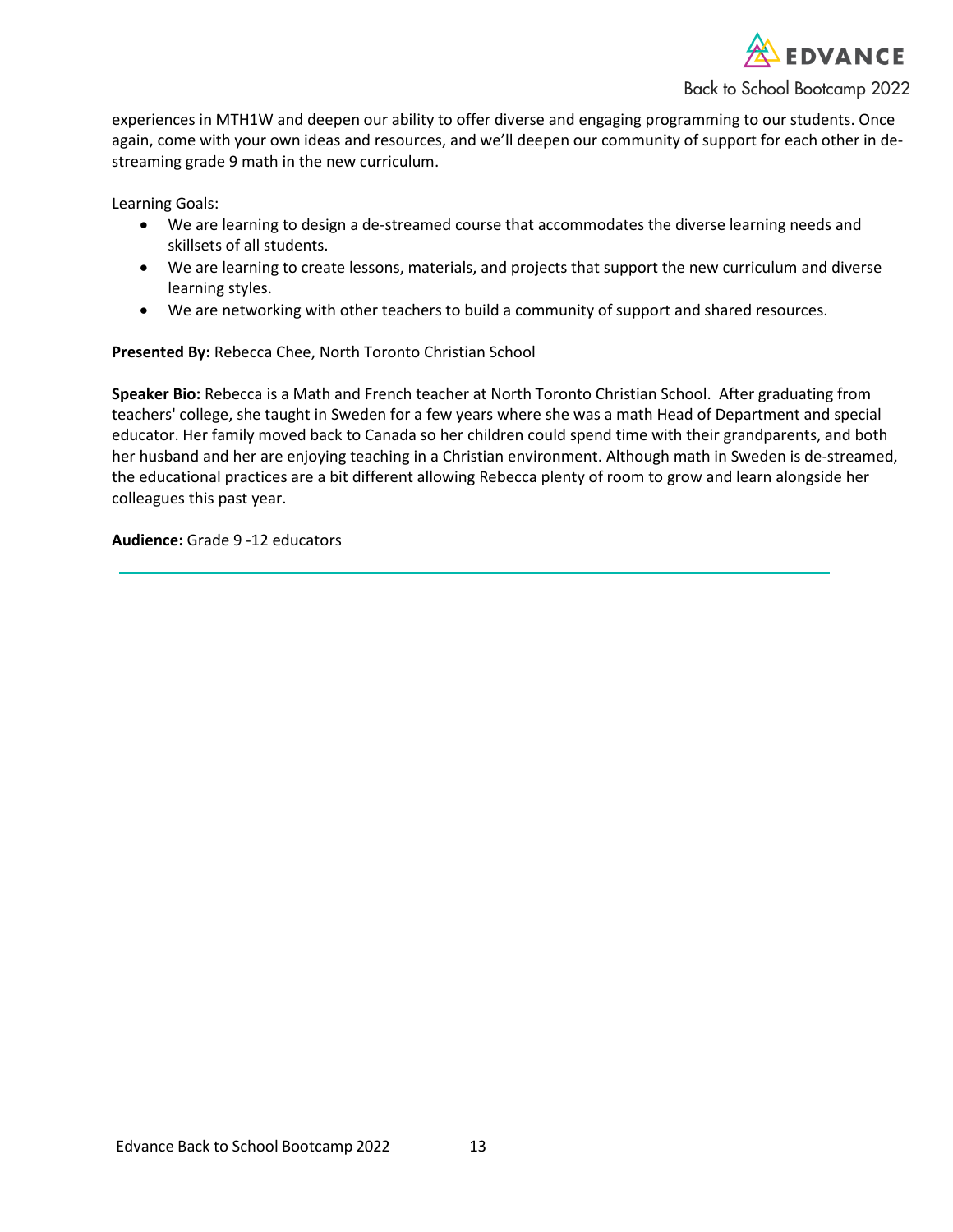

# Pedagogy and Instruction: Literacy

### **Using Biographies, Memoirs, and Epistles to Build Language Skills**

### **Monday, August 15, 2022 at 1:30 pm Eastern**

Picture books, short fiction and poetry are common genres in language arts programs. The presenter will share how adding biographies, memoirs and epistles to the repertoire can add novelty while furthering multiple language arts goals. An inquiry lens is also offered that could be applied to other book studies.

Learning Goals:

- I can gain confidence with less familiar genres in the language arts classroom.
- I can strengthen my use of inquiry-friendly practices.

#### **Presented by:** Harriette Mostert, Laurentian Hills Christian School

**Speaker Bio:** Harriette Mostert has been an educator for fifteen years, earning an M.Ed. in school leadership in 2019. She has served as Vice Principal for Learning at Laurentian Hills Christian School in Kitchener, since 2019. She is passionate about providing meaningful learning opportunities to students of all ages and abilities. [I may ask another teacher at my school to co-lead. I will keep you posted.].

**Audience:** Grade 3-8 educators

# **Science of Reading and the Right to Read: Moving from Right to Reality Wednesday, August 24, 2022 at 11:00 am Eastern**

Learning to read is "a basic and essential human right." (Right to Read report, Ontario Human Rights Commission, 2022) As educators, it is both our privilege and responsibility to meet the challenge. How do we best move from right to reality for every student? The Science of Reading explains the reading brain and the process by which our brains "crack the code" to read and write successfully. Join us for a SOR introduction/refresher, a look at the RTR Report, and an invitation to dive deeper into implementation in October!

Learning Goals:

- I will better understand the "reading brain" and the connections/pathways necessary for reading success, as determined by the body of research called Science of Reading.
- I will be introduced to the key findings and recommendations of the Right to Read report (OHRC).
- I will be invited to follow-up with a more extended (Primary/Juniorl) learning and collaboration at the Edvance Gathering in October and given some tools for how to best prepare for that.

**Presented by:** Lisa Vandekuip, Doreen Breukelman, and Jacquie DeRaaf

**Speaker Bio:** Lisa VandeKuip is the Learning Resource Teacher at Beacon Christian School, St. Catharines. Doreen Breukelman is a Grade 1 teacher at Trinity Christian School, Burlington. Jacquie DeRaaf is a Grade 2/Reading Support (Primary) teacher at Trinity Christian School, Burlington.

**Audience:** Grade 3-8 educators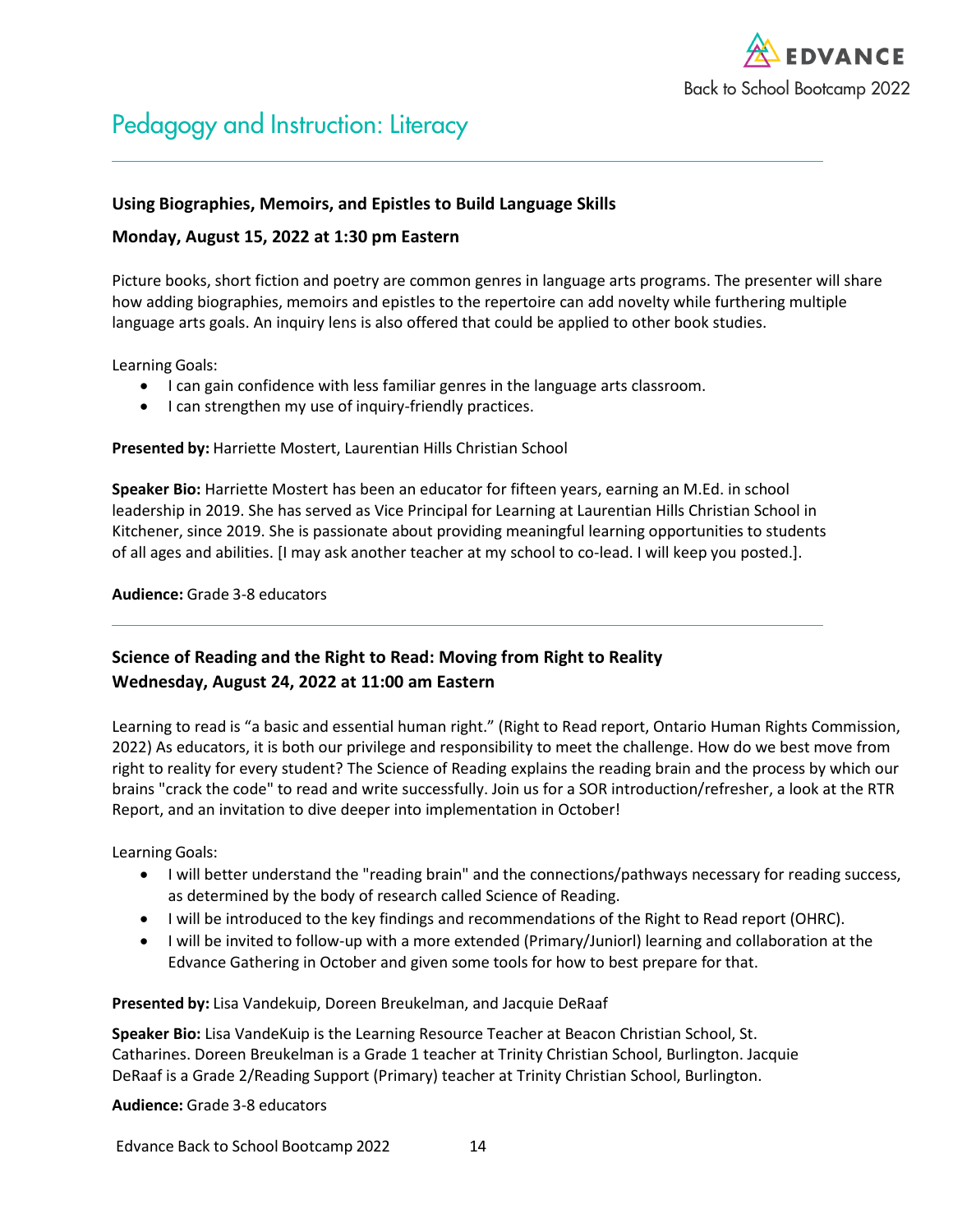

# <span id="page-14-0"></span>Pedagogy and Instruction: Math

### **Block-Based Coding with Scratch for Primary**

### **Monday, August 22, 2022 at 11:00 am Eastern**

Scratch is a free, block-based programming environment that is perfect for introducing code to the classroom. It is a great educational tool for building fun and creative projects, like video games, animations, digital art, and more. Scratch's slogan is "Imagine, Program, Share," and there's an entire online community behind it, where learners can explore projects by other "scratchers" and collaborate with others. In this workshop, we'll explore a variety of coding concepts and practices, while experiencing example Scratch lessons and becoming more familiar with the tool. We'll also cover topics like assessment, lesson planning, and going "unplugged" - in addition to sharing some awesome (free!) resources to help you get started with using Scratch in the classroom.

Learning Goals:

- To have a better understanding of what coding is, and why it's important.
- To become more familiar with Scratch as a teaching tool.
- To experience the satisfaction that comes from being a builder and not just a consumer of technology.

### **Presented by:** Kim Koren and Steve Dawson, Canada Learning Code

**Speaker Bio:** Kim is a lifetime learner who always wants to know the how and the why. She's a graphic designer by trade, artistic by nature and an instructor by fate. As an ex-figure skater, she'll always be a dedicated coach for both kids and adults - both on and off the ice. Watching someone's eyes light up as they figure out they are capable of overcoming challenging obstacles is one of the most rewarding things in Kim's life.

Steve joined CLC in the spring of 2018, having previously enjoyed a career in television post-production. He brings his love of storytelling and audience engagement to every workshop… and also dad jokes!

### **Audience:** Grade K-4 educators

### **Block-Based Coding with Micro:Bits for Junior/Intermediate**

### **Tuesday, August 23, 2022 at 11:00 am Eastern**

Looking for a way to put those micro:bits to use while connecting to course content? Challenge your learners to program a simple, yet fun game to learn the fundamentals of coding and improve their understanding of content you've been exploring in class!

In this session for educators, we will explore applications in computer science concepts, including variables, arrays, and generating random numbers. With a focus on effective pedagogical practice, participants will learn how to program a micro:bit to create a Heads-Up game that can be customized for various subject areas, including science, social science, mathematics, French, literacy and physical education. While participants will be primarily working with the MakeCode block-based editor, for those who would like an added challenge, a Python editor option will be provided. Additional challenges and extension ideas will be shared. Participants will leave with links to activities that can be incorporated into both online and onsite classroom environments.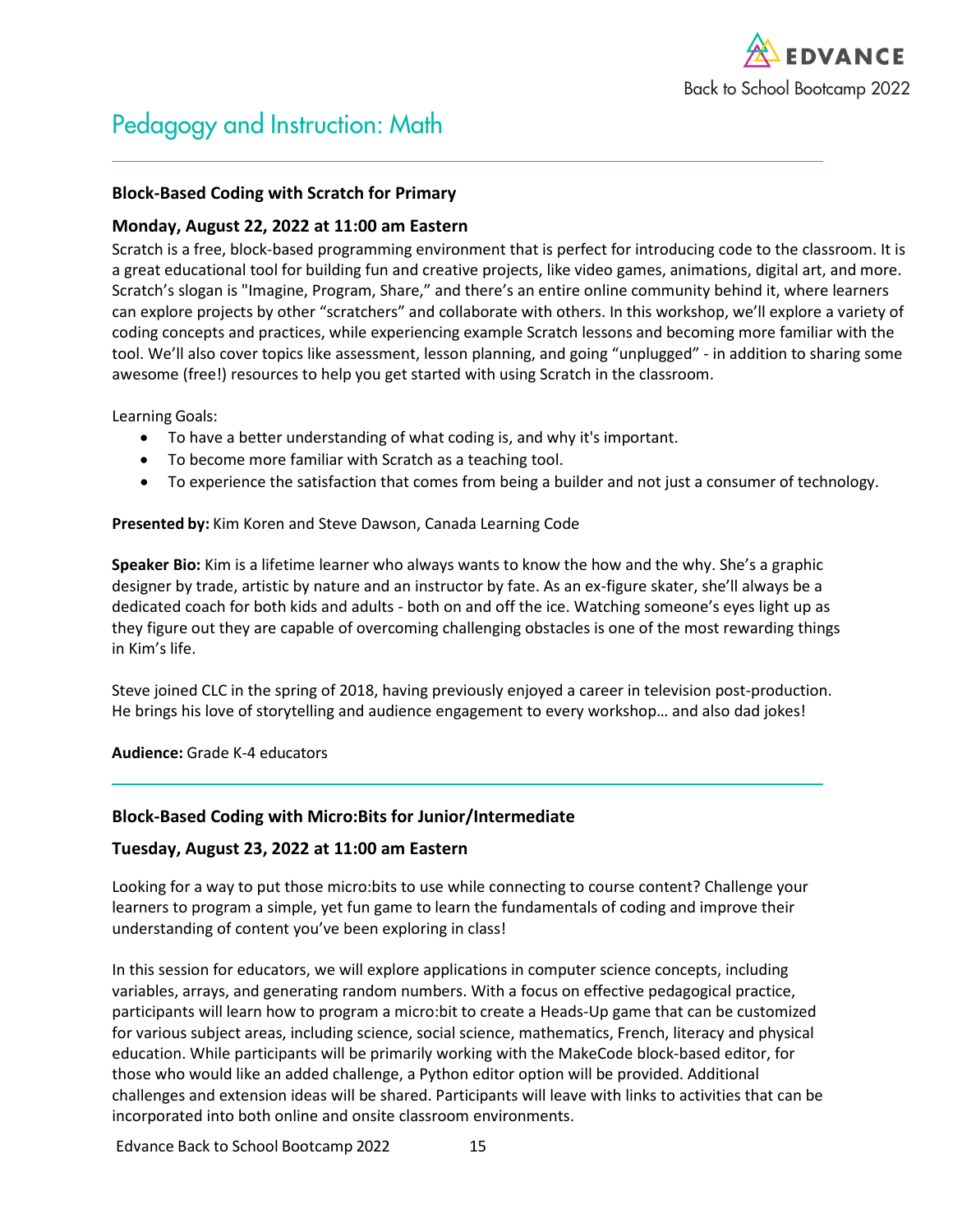

Learning Goals:

• In this workshop, educators will apply coding concepts and identify curricular connections through building elements of a micro:bit heads-up project using the MakeCode editor.

### **Presented by:** Kim Koren and Steve Dawson, Canada Learning Code

**Speaker Bio:** Kim is a lifetime learner who always wants to know the how and the why. She's a graphic designer by trade, artistic by nature and an instructor by fate. As an ex-figure skater, she'll always be a dedicated coach for both kids and adults - both on and off the ice. Watching someone's eyes light up as they figure out they are capable of overcoming challenging obstacles is one of the most rewarding things in Kim's life.

Steve joined CLC in the spring of 2018, having previously enjoyed a career in television post-production. He brings his love of storytelling and audience engagement to every workshop… and also dad jokes!

### **Audience:** Grade 4-8 educators

# **Text-Based Coding with Python for Secondary**

# **Wednesday, August 24, 2022 at 9:30 am Eastern**

Python is a programming language: a tool for humans to communicate with the computer and with other humans! Python is very practical and is taught in thousands of schools and universities. It is great for building web apps, video games, manipulating data sets, and more! In this workshop, we'll explore a variety of text-based coding concepts and practices, while experiencing an example lesson plan. You'll have the opportunity to practice your Python skills through building a safe password generator and will leave with some awesome (free!) resources to help you get started with using Python in the classroom.

Learning Goals:

• Educators will apply coding concepts and identify curricular connections through building a password generator with Python.

### **Presented by:** Kim Koren and Steve Dawson, Canada Learning Code

**Speaker Bio:** Kim is a lifetime learner who always wants to know the how and the why. She's a graphic designer by trade, artistic by nature and an instructor by fate. As an ex-figure skater, she'll always be a dedicated coach for both kids and adults - both on and off the ice. Watching someone's eyes light up as they figure out they are capable of overcoming challenging obstacles is one of the most rewarding things in Kim's life. Steve joined CLC in the spring of 2018, having previously enjoyed a career in television postproduction. He brings his love of storytelling and audience engagement to every workshop… and also dad jokes!

### <span id="page-15-0"></span>**Audience:** Grade 9-12 educators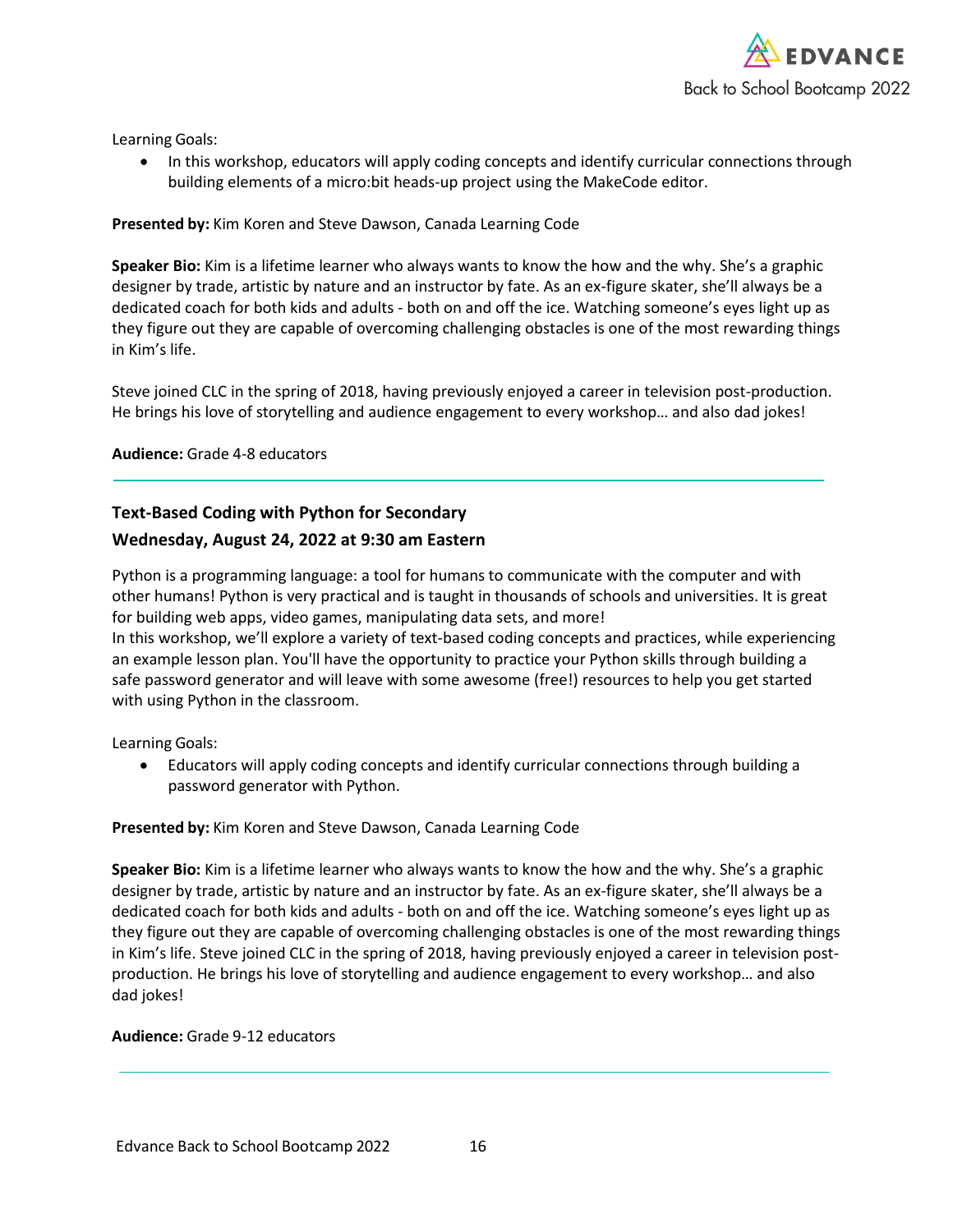

# Financial Personnel

# **Payroll 101**

# **Wednesday, August 24, 2022 at 1:30 pm Eastern**

Join us for a refresher on all things payroll – statutory holidays, vacation pay, government remittances and more. We'll also look at calculations for leaves of absence and short-term contracts and the taxable benefits related to health insurance and pension.

**Presented by:** Yvonne Weaver, Director of Finance at Edvance

**Speaker Bio:** Yvonne graduated from the University of Waterloo with a Bachelor of Arts (Honours, Accounting) after which she received her Chartered Accountant designation. She worked in public practice before becoming the financial administrator for Beacon Christian School in St. Catharines. In 2013, Yvonne became the financial administrator for Ontario Alliance of Christian Schools. Her role included processing daily banking transactions, preparing monthly financial statements, overseeing the banking plan portfolio, and insurance programs. Schools affiliated with Edvance find her to be an indispensable resource in providing support, coaching and advice in all areas of school finance and she willingly shares the knowledge and skills she has gained over the years with Edvance Christian school bookkeepers across the province. She believes that every school needs strong financial personnel to succeed and is glad to be part of that journey towards excellence.

**Audience:** All Financial Personnel

# **Expand Your Excel Expertise: Pivot Tables**

# **Thursday, August 18, 2022 at 1:30 pm Eastern**

Pivot tables are one of Excel's more powerful features. They allow you to extract data from a large data source and pull it into a compact table that can be changed dynamically. This workshop will look at the type and format of the data needed to produce a successful pivot table first and then move into creating the actual pivot tables themselves looking at various formats, filters, options, and slicers. Basic knowledge of Excel is required.

**Presented by:** Audrey Roorda, Financial Services Administrator at Edvance

**Speaker Bio:** Audrey earned a Bachelor of Arts degree with double major in accounting and business administration from Dordt College, Iowa, USA, and her Chartered Professional Accountant designation through the legacy Certified Managerial Accountants of Ontario program. Audrey is instrumental in developing Edvance's financial services program, providing leadership on cost-per-student calculations, statistical data, and accounting procedures. Audrey has developed an expertise in charity accounting and law as it pertains to independent schools as charities and communicates regularly with Edvance affiliate schools regarding the rapidly changing rules and regulations for school charities to ensure they maintain compliance with the Canada Revenue Agency in this increasingly complex field.

**Audience:** Anyone who works with Excel Data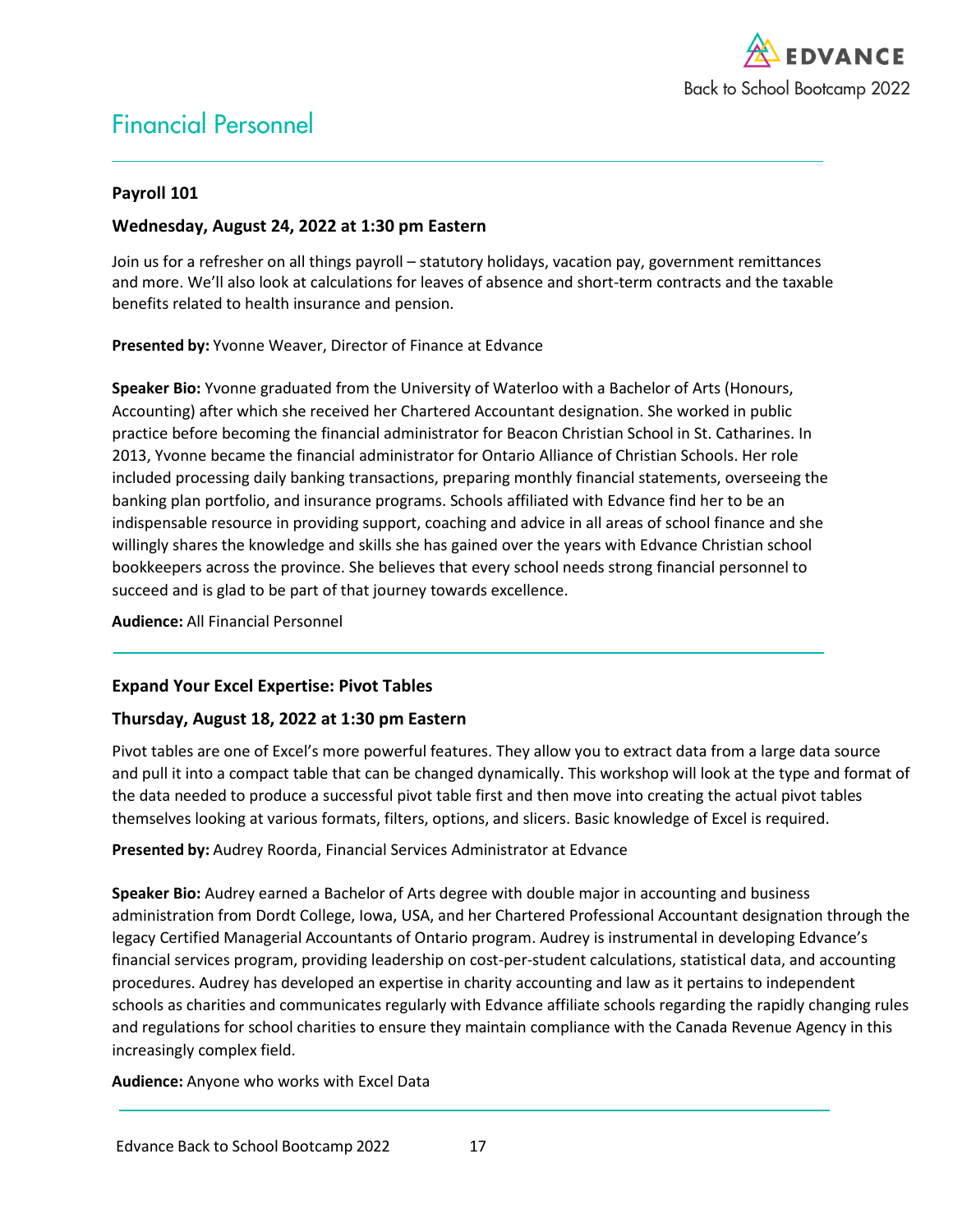

# Bootcamp Schedule At a Glance

All educators Primarily for elementary educators Primarily for middle school and high school educators Primarily for high school educators Financial Personnel

# Week 1

|                    | Mon. Aug 15                                                                                                                            | Tues. Aug 16                                                             | Wed. Aug 17                                                                             | Thurs. Aug 18                                                             |
|--------------------|----------------------------------------------------------------------------------------------------------------------------------------|--------------------------------------------------------------------------|-----------------------------------------------------------------------------------------|---------------------------------------------------------------------------|
| $9:30$ am          | Peer-led Programming:<br>The Key to Building<br>Student Leadership,<br>Scholarship, and<br>Discipleship in Christian<br><b>Schools</b> | Welcoming Students with<br>Diverse Needs, Part 1:<br>Who is the student? | <b>Teaching Social Emotional</b><br>Learning through a<br>Christian perspective         | An Introduction to<br>Scholastic Esports in<br>Ontario                    |
| $11:00$ am         | Google Classroom back in<br>the (real) Classroom                                                                                       |                                                                          | <b>Building community</b><br>through Comprehensible<br>Input in the French<br>classroom | CGC1D with no CGC1P<br>(Destreaming Grade 9<br><b>Canadian Geography)</b> |
| 1:30 <sub>pm</sub> | Using biographies,<br>memoirs, and epistles to<br>build language skills,<br>Grade 3-8                                                  | Using Whiteboards for<br><b>Collaboration and</b><br>Assessment          | De-streaming Grade 9<br>math (MTH1W) One Year<br>$\ln$                                  | <b>Expanding Your Excel</b><br><b>Expertise: Pivot Tables</b>             |

# Week 2

|                    | Mon. Aug 22                                                                                               | Tues. Aug 23                                      | Wed. Aug 24                                                                  | Thurs. Aug 25                                                                                                            |
|--------------------|-----------------------------------------------------------------------------------------------------------|---------------------------------------------------|------------------------------------------------------------------------------|--------------------------------------------------------------------------------------------------------------------------|
| $9:30$ am          | Welcoming Students with<br>Diverse Needs, Part 2:<br>Inclusive Classrooms &<br><b>Staff Collaboration</b> | <b>Planning for Adequate</b><br>Retirement Income | <b>Text-Based Coding with</b><br>Python                                      | Empowering and<br>protecting kids in the<br>digital age: Protecting<br>from Porn Exposure, the<br><b>Silent Pandemic</b> |
| $11:00$ am         | <b>Block-Based Coding with</b><br>Scratch                                                                 | <b>Block-Based Coding with</b><br>Micro:Bits      | Science of Reading and<br>the Right to Read: Moving<br>from Right to Reality | Decolonizing and<br><b>Indigenizing Education</b>                                                                        |
| 1:30 <sub>pm</sub> | Grade 9 Science<br>(Discussing the new<br><b>SNC1W Curriculum)</b>                                        | Designing Projects for<br>Grade 6-8 Science       | Payroll 101                                                                  | De-streaming Grade 9<br>Language courses (ENG1D<br>and FSF1D)                                                            |